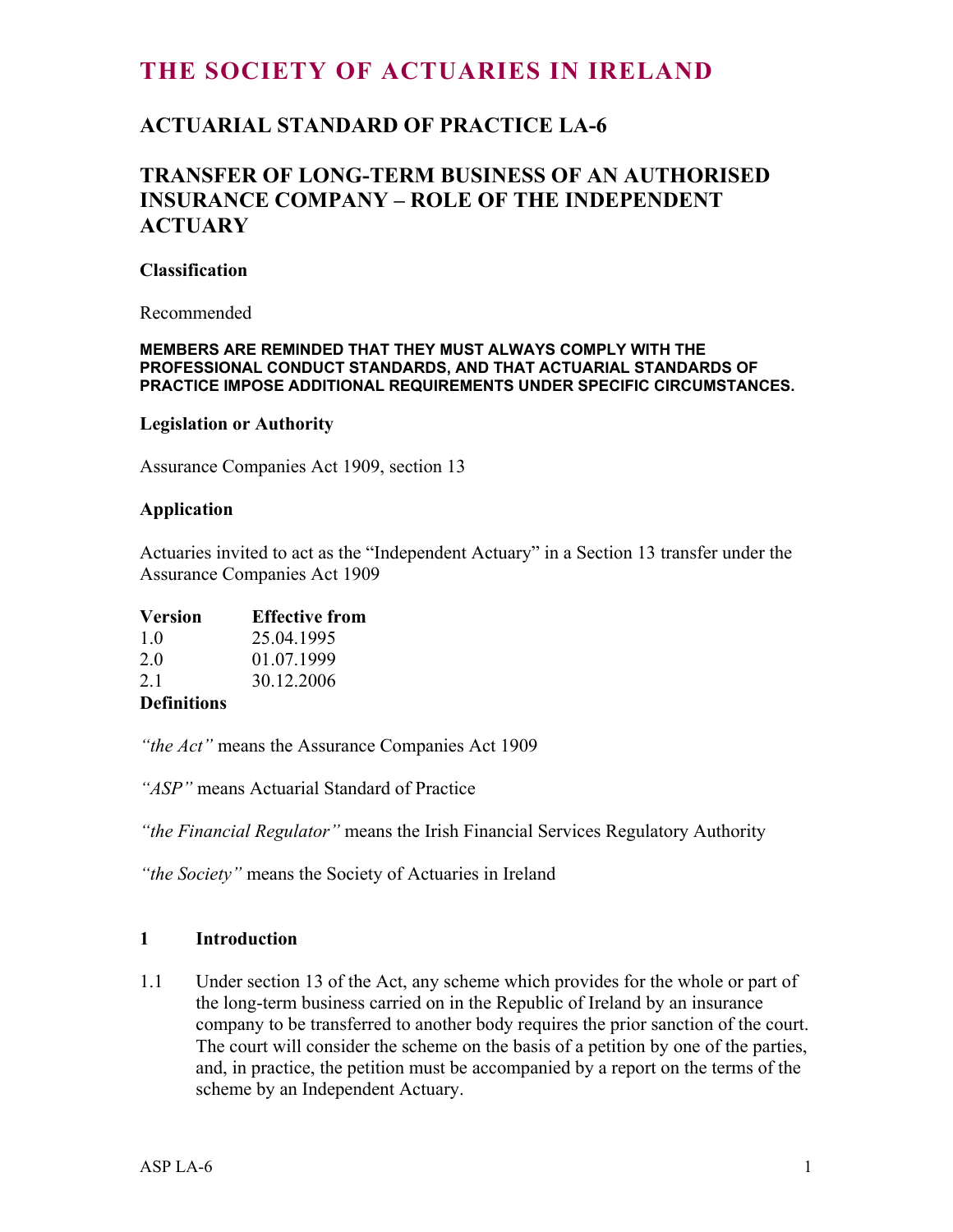1.2 The purpose of this ASP is to advise an actuary invited to act as the Independent Actuary in a Section 13 transfer of the statutory and professional responsibilities such an appointment entails.

## **2 Factors influencing acceptance of an appointment as Independent Actuary**

- 2.1 Before accepting an appointment as the Independent Actuary in any particular case, an actuary must consider whether he or she has relevant practical knowledge and experience. Such experience would necessarily include familiarity with the role and responsibilities of an Appointed Actuary and with the types of long-term business transacted by the companies concerned. An actuary must also disclose to all the parties any direct or indirect interest the actuary may have or have had in any of them. Clearly, an actuary cannot act if such interest would, in the opinion of any party or its legal advisers, be likely to prejudice an actuary's status in the eyes of the court. In case of doubt, the situation should be discussed with the Financial Regulator and the Society before the appointment is accepted.
- 2.2 In practice, a report on the terms of the scheme by an Independent Actuary accompanies the petition to the court and the Independent Actuary's prime responsibility is to the court. The Act does not prescribe who should appoint the Independent Actuary; in practice, the appointment is made by one of the parties to the scheme - usually the party that will be petitioning the court. The purpose of the appointment is to secure an independent opinion for the court on the likely effects of the scheme on the long-term policyholders of the companies concerned. It would, therefore, be improper for the Independent Actuary to take instructions from any of the parties on what should be included in or excluded from the report; or to be denied access by any of the parties to persons the Independent Actuary may wish to interview, or to information, reports and documents which the Independent Actuary may reasonably consider material to the formulation of an opinion on the likely effects of the scheme on the long-term policyholders of the companies concerned. An actuary should ensure that this is understood by the parties concerned before accepting an appointment.
- 2.3 If, for any reason other than the abandonment of the scheme, the Independent Actuary's appointment is revoked or the Independent Actuary resigns prior to that individual's report being submitted to the party which has appointed him or being circulated (whether in summary or otherwise) to long-term policyholders, that individual should consider whether the circumstances are such that that individual should make them known to the Financial Regulator. Any actuary offered an appointment as an Independent Actuary should enquire if the appointment has previously been accepted and subsequently vacated by another actuary; if so, an actuary should take all reasonable steps to establish the circumstances in which the revocation of the previous actuary's appointment or the resignation of the previous actuary took place.

## **3 The extent of the Independent Actuary's involvement**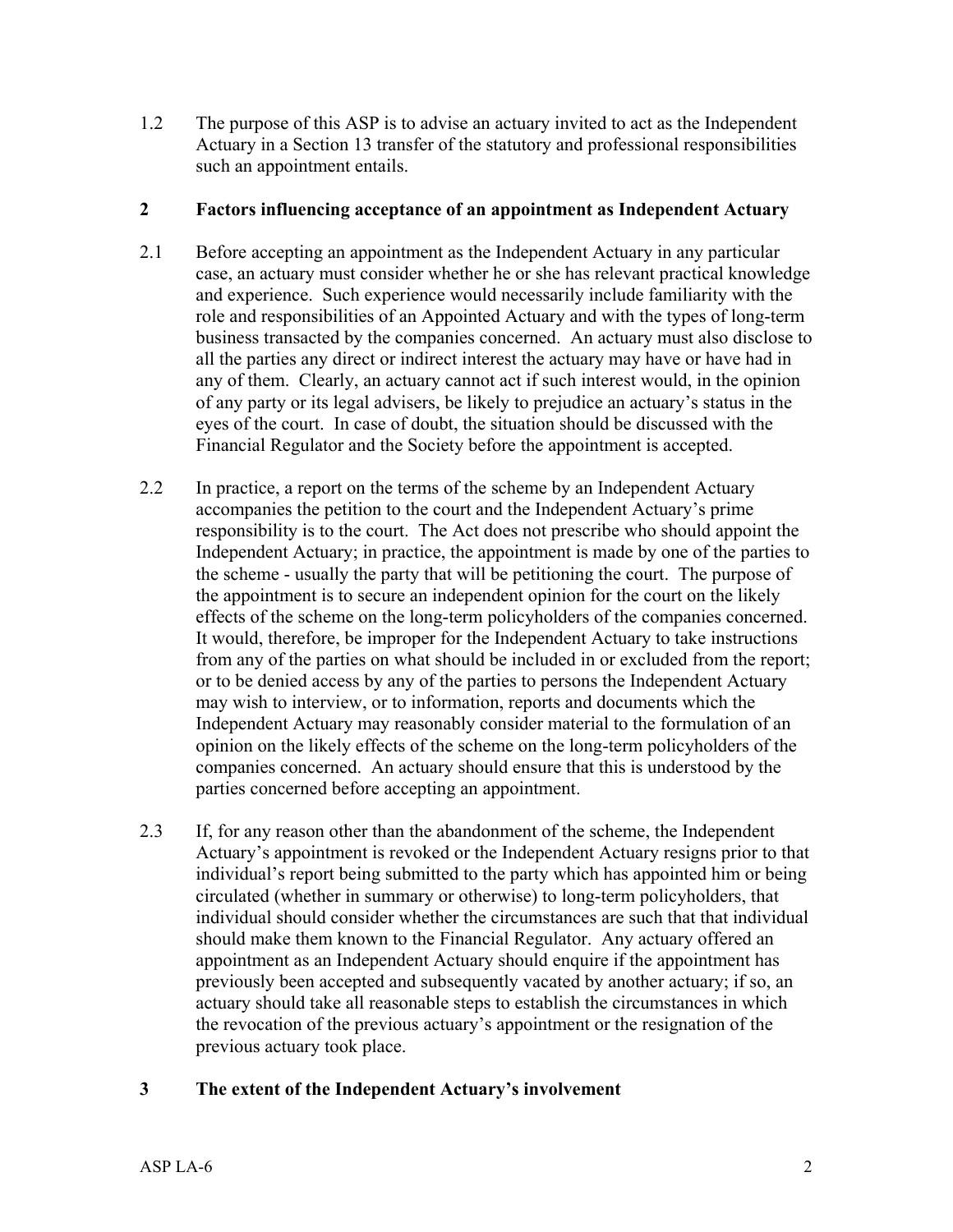- 3.1 Given that the court is unlikely to sanction the scheme if the Independent Actuary indicates serious dissatisfaction with its terms, it is in the interest of all the parties that, once an actuary has been appointed, the Independent Actuary is informed of the draft terms and provisions of the proposed scheme at the various stages of its development. The Independent Actuary should therefore actively seek such information and be prepared to indicate with impartiality any terms or provisions which by their inclusion in or omission from the scheme as drafted, as the case may be, would be likely to cause the Independent Actuary to express reservations about the scheme in the report.
- 3.2 The Financial Regulator will invariably be made a notice party to the petition and, as such, will be entitled to be heard by the court when the petition is being considered. It is therefore advisable for the Independent Actuary to contact the Financial Regulator at an early stage, with the knowledge of the petitioner, to establish whether there are any matters pertaining to the scheme which it wishes to draw to the Independent Actuary's attention. The Independent Actuary should maintain this line of communication until the scheme is presented to the court.
- 3.3 The amount of investigative work that the Independent Actuary will need to do will depend on the circumstances of the case. The Independent Actuary should communicate with the Appointed Actuaries of all affected companies. It is reasonable for the Independent Actuary to expect the Appointed Actuary of the transferor company to provide such valuations of the assets and liabilities as the Independent Actuary may require, and to disclose information on such matters as how bonus rates have been determined in recent years in respect of any withprofit business. If the transferee company already has a long-term business fund of its own, similar information from the Appointed Actuary of that company may be necessary. It has become customary in cases of any complexity for the petition to be accompanied by a report from any Appointed Actuary concerned, although this is not a legal requirement. There may also be private actuarial reports to one or more of the parties, production of which would assist the Independent Actuary in appraising the terms of the scheme. The Independent Actuary must, however, form an independent judgment on the quality of the information supplied, the reasonableness of the work of other actuaries, and, therefore, the extent of any investigative or verification work the Independent Actuary needs to do.
- 3.4 The Independent Actuary might be asked to attend a meeting with the policyholders organised by the management of one of the companies. If so, the Independent Actuary should consider carefully whether to do so would give the impression that the Independent Actuary was not completely independent. If the Independent Actuary should decide to attend the meeting, the Independent Actuary's position should be properly explained, and nothing that the Independent Actuary does or says at the meeting should undermine the perception of independence.
- 3.5 Special considerations may also be called for where the transfer forms part of a chain of events including restructure, reinsurance or changes in ownership, and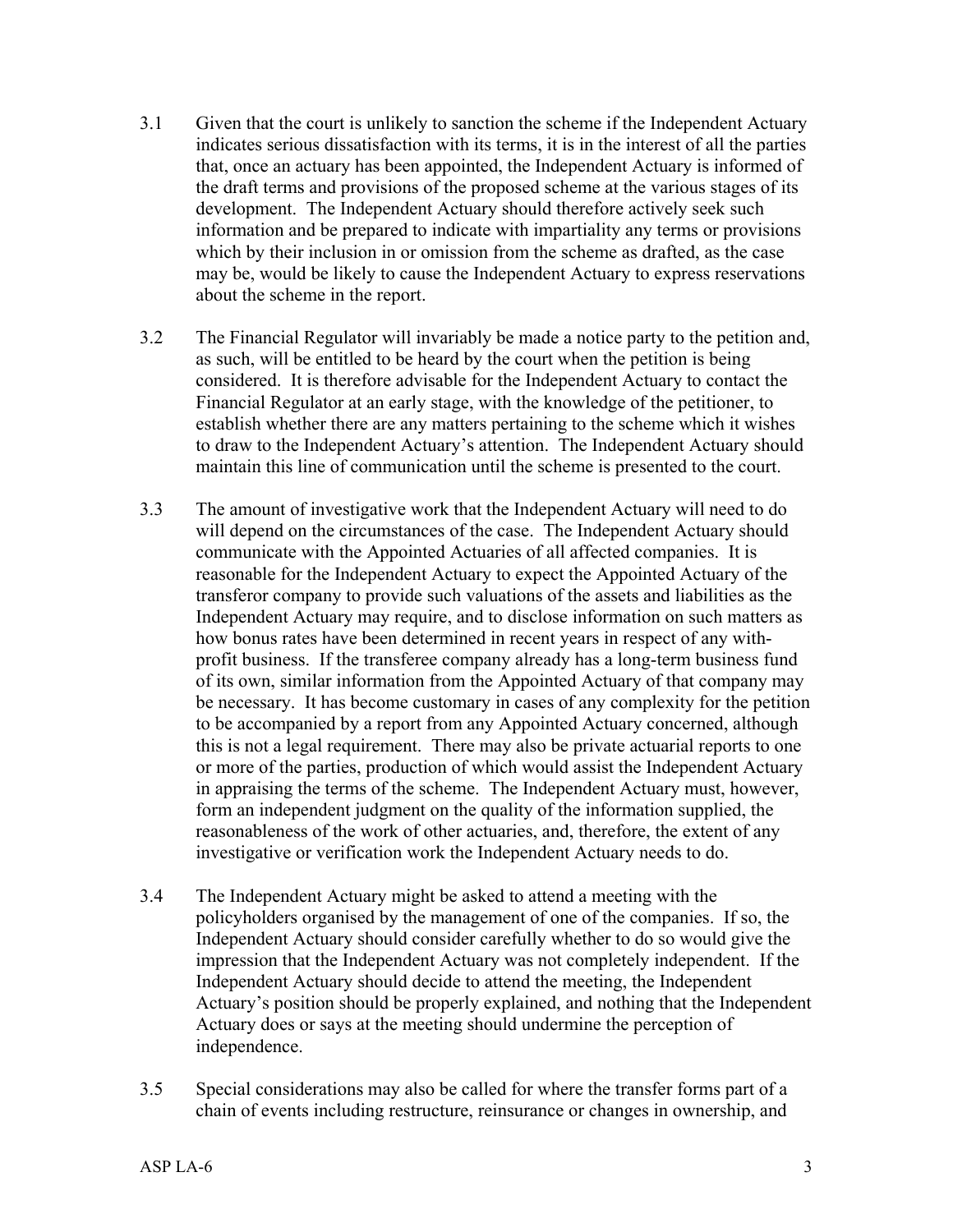the Independent Actuary should seek explanations regarding corporate plans to the extent necessary for the whole picture to be clear.

- 3.6 If the Appointed Actuary of any affected company has held that position only for a relatively short period of time, it might be appropriate for the Independent Actuary to seek information from the previous Appointed Actuary.
- 3.7 Other documents the Independent Actuary will normally wish to examine in relation to each of the companies involved in the transfer will include:
	- (i) its memorandum and articles of association and, if the company is currently trading, its latest annual report and accounts and supervisory returns;
	- (ii) the latest report submitted by its Appointed Actuary to the directors in accordance with section 7 of ASP LA-1 together with any recent reports submitted in accordance with ASP LA-2;
	- (iii) product brochures issued by the company in recent years;
	- (iv) any reports, actuarial or otherwise, dealing specifically with policyholders' reasonable expectations;
	- (v) the bases used for illustrations;
	- (vi) sample quotations and policy documents which state or illustrate how policies will participate in profits, qualify for discretionary benefits, or be subject to future variations in charges;
	- (vii) any reports dealing with investment policy of the long-term business fund;
	- (viii) any reports evaluating alternative schemes;
	- (ix) any other relevant documents associated with the transfer.
- 3.8 In addition, the Independent Actuary should ask about the operational plans of any company which, after the effective date, will have policyholders who fall to be considered in the Independent Actuary's report.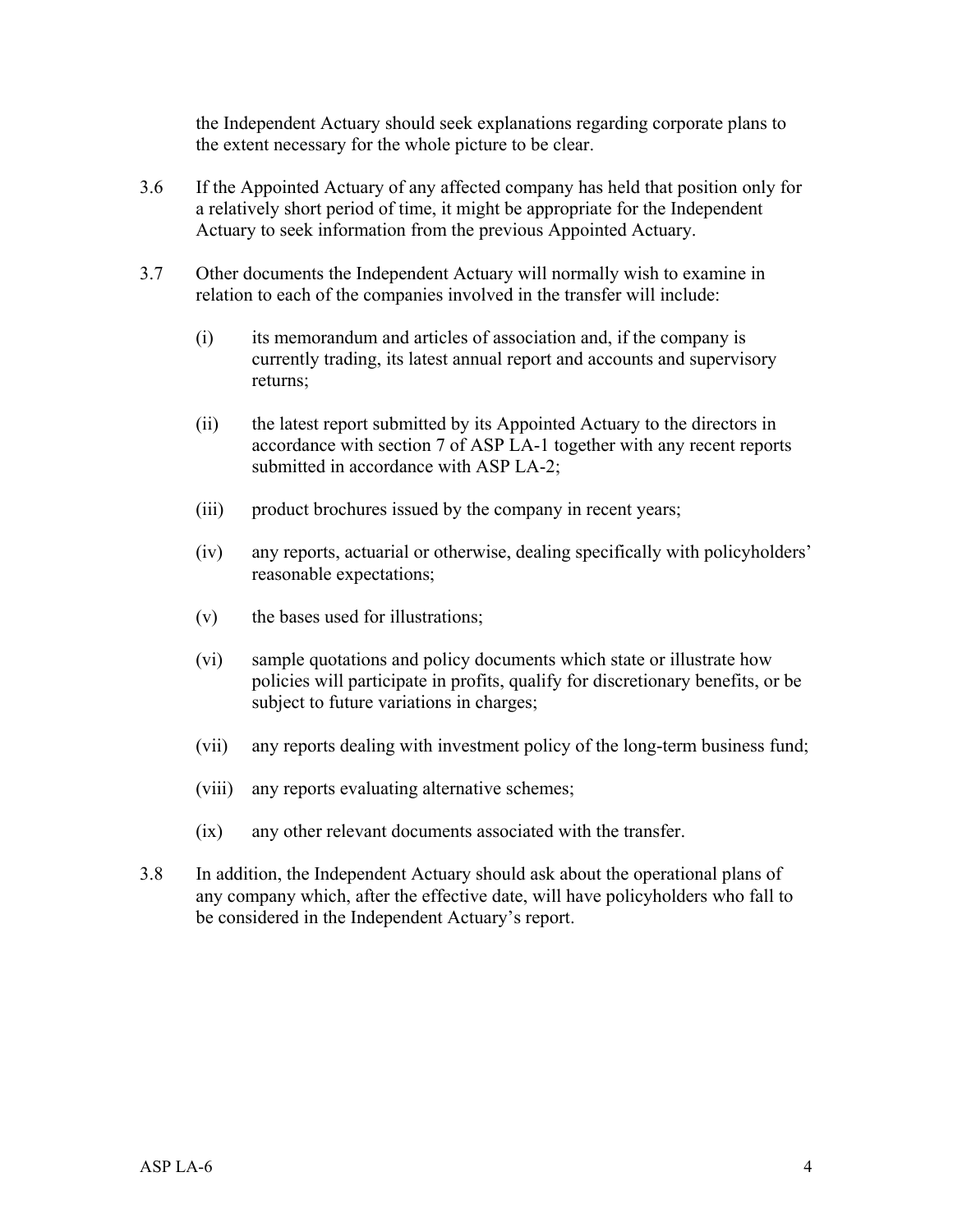## **4 The report**

- 4.1 The Independent Actuary's report on the terms of the scheme is required by Section 13(3), which provides that "a statement of the nature of the amalgamation or transfer, as the case may be, together with an abstract containing the material facts embodied in the agreement or deed under which the amalgamation or transfer is proposed to be effected, and copies of the actuarial or other reports upon which the agreement or deed is founded, including a report by an independent actuary, shall, unless the Court otherwise directs, be transmitted to each policyholder of each company". The Independent Actuary should therefore bear in mind in preparing the report that policyholders and members may rely on it when considering how to cast their vote in any extraordinary general meeting called to approve the terms of the scheme, and any member of the public may rely on it when considering whether or not to make representations to the court about the likely adverse effect of the scheme on him or her.
- 4.2 Application may be made to the court by the petitioner to the effect that only a summary of the Independent Actuary's report need be sent to policyholders and members. It is the Independent Actuary's responsibility to ensure that the contents of any such summary are adequate given the context in which it is being circulated, and that neither it nor any document which will accompany it gives a misleading impression of the findings in the full report. The summary need not contain background factual matter contained in the accompanying documents.
- 4.3 The Independent Actuary needs to consider and report as appropriate on the likely effects of the scheme on (a) all transferring long-term policyholders, (b) any longterm policyholders of the transferor company whose policies will remain with that company, and (c) any long-term policyholders of the transferee company. Whilst not directly concerned with the effect of the scheme on those who become policyholders on or after the date when, subject to the approval of the court, it will become effective, the Independent Actuary will need to consider whether the development plans of any of the companies involved may adversely affect policyholders with whom the Independent Actuary is concerned.
- 4.4 It is a responsibility of the directors and managers of the relevant insurance company to consider alternative arrangements in order that the company may fulfil its obligations to conduct its business with due regard to the interests of policyholders and potential policyholders. The term 'Independent Actuary' might be interpreted by members of the public to indicate that the actuary was advising on the relative merits of one scheme of transfer against other possible arrangements, although this is not specifically required by the legislation. The report should, therefore, include a comparison of the likely effects on the longterm policyholders of the relevant companies if the scheme of transfer being presented to the court is or is not implemented. In addition, the Independent Actuary should state clearly whether or not reports of alternative arrangements were considered.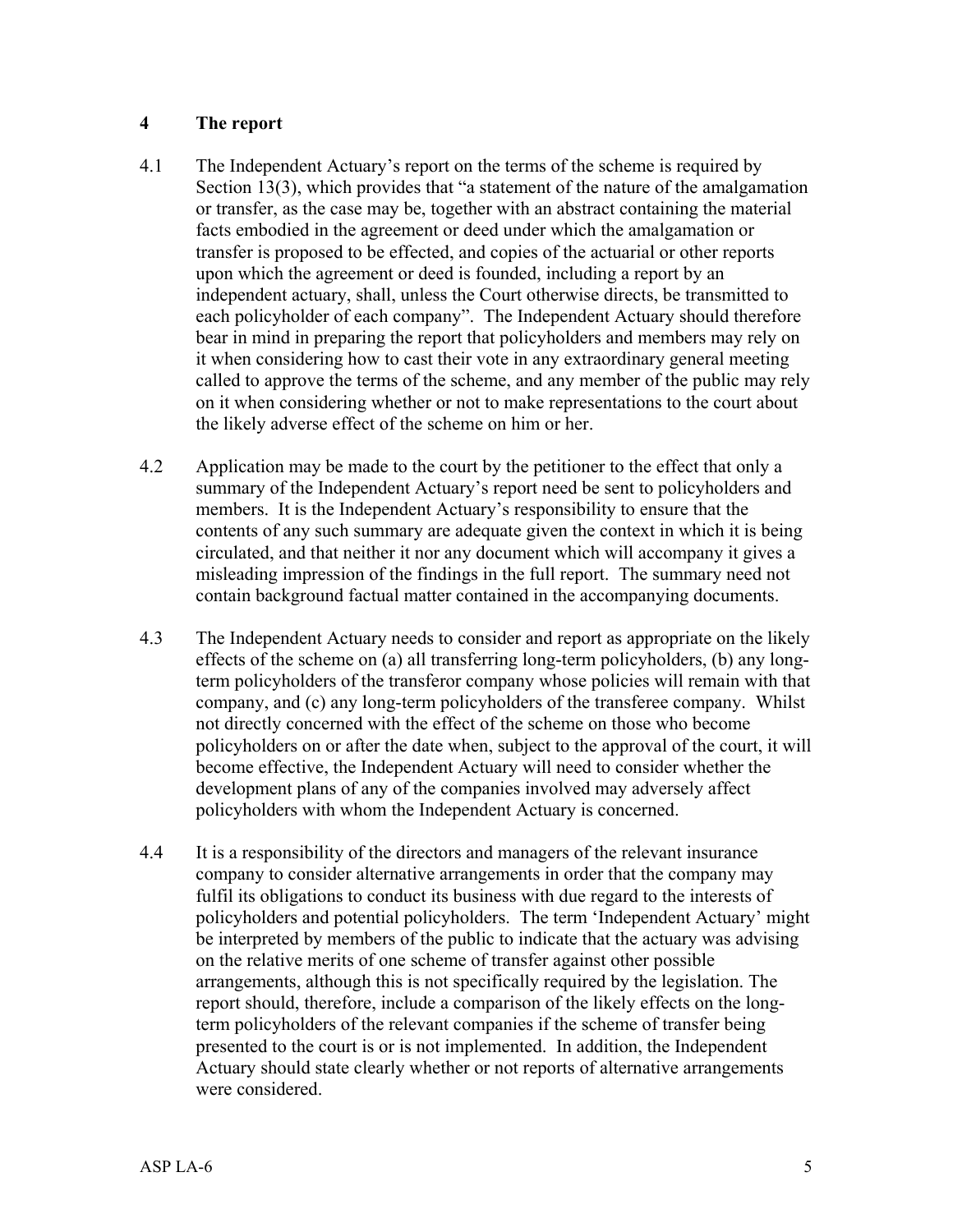- 4.5 The contents of the Independent Actuary's report will be influenced by the circumstances of each case; the following are, however, some of the matters which the Independent Actuary should, where appropriate, cover in it:
	- (i) The name of the party which has appointed the Independent Actuary and a statement of who is bearing the costs of that appointment.
	- (ii) A statement of the Independent Actuary's professional qualification.
	- (iii) Whether or not the Independent Actuary has a direct or indirect interest in any of the parties which might be thought to influence the Independent Actuary's independence; if the Independent Actuary has an interest, it should be disclosed.
	- (iv) The scope of the report in accordance with paragraph 4.4 above.
	- (v) The purpose of the scheme.
	- (vi) A summary of the terms of the scheme insofar as they are relevant to the contents of the Independent Actuary's report.
	- (vii) What documents and reports the Independent Actuary has considered in relation to each of the companies involved in transfer and whether there was any additional information which was requested but not provided.
	- (viii) The cost and tax consequences of the scheme, in so far as these will affect policyholders' funds.
	- (ix) The effect of the scheme on the security of policyholders' contractual benefits.
	- (x) The effect of the scheme on the nature and value of any rights of policyholders to participate in profits. In particular, if any such rights will be diluted by the scheme, how any compensation being offered to those policyholders as a group (which might take the form of an injection of funds, an allocation of shares, or cash payments) compares with the value of that dilution, and whether the extent and method of its proposed division is equitable as between different classes and generations of policyholders.
	- (xi) The likely effect of the scheme on the approach used to determine the amounts of non-guaranteed benefits such as reversionary (or similar bonus which is added periodically over the term of the contract) and terminal bonuses and surrender values, and the levels of discretionary charges, for example under unit-linked policies; and what safeguards are provided by the scheme against a subsequent change of approach that could act to the